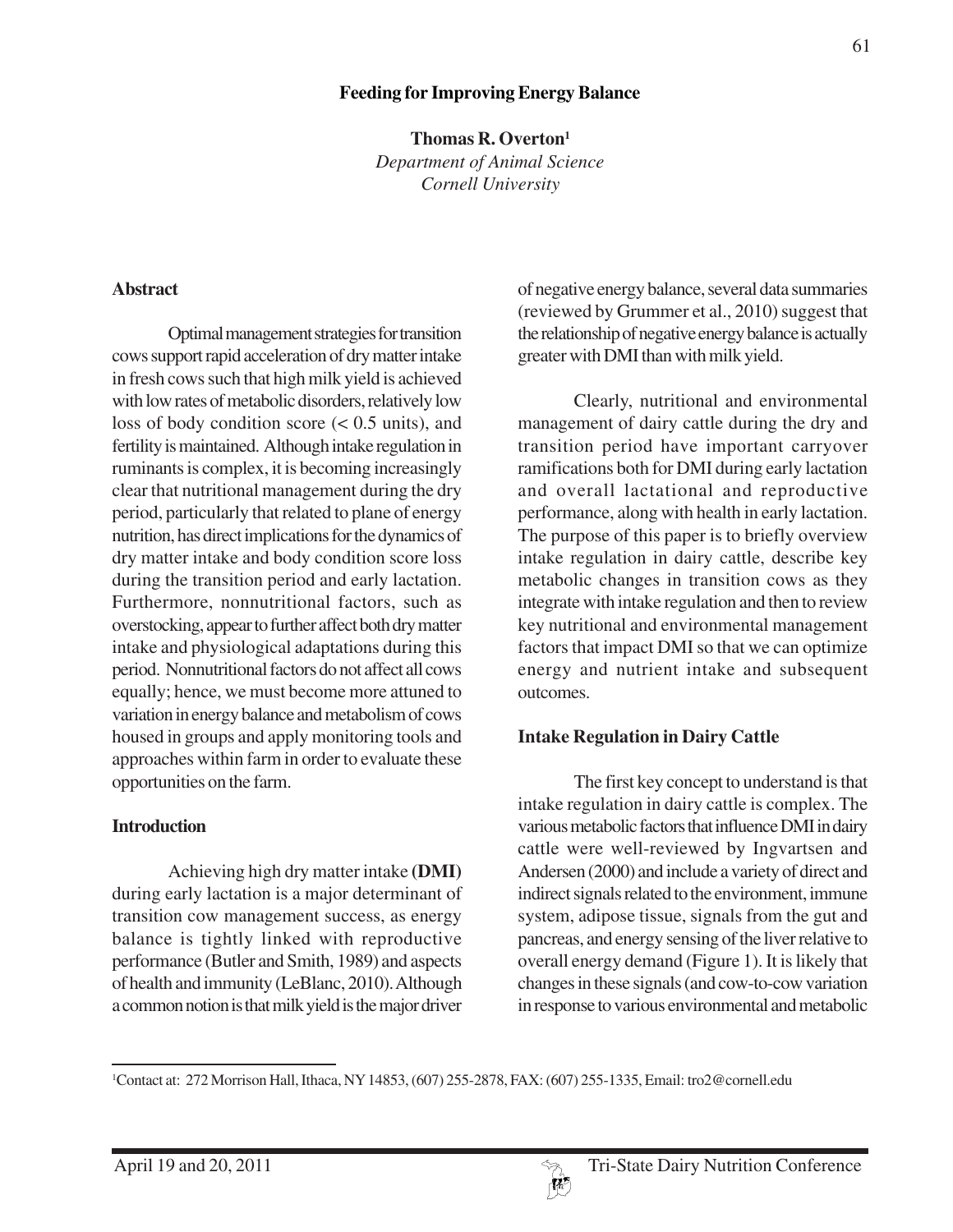stimuli) are responsible both for changes in overall average pen DMI and also variation in cow-to-cow DMI that likely is more associated with transition management challenges than average pen DMI per se.

More recently, Allen and coworkers (Allen et al., 2005; Allen et al., 2009) proposed that a major regulator of DMI in ruminants, and particularly dairy cattle, was hepatic energy status based upon the oxidation of fuels, such as propionate, derived from ruminal fermentation of rapidly fermentable carbohydrates and nonesterified fatty acids **(NEFA)**, which are increased in the bloodstream during periods of negative energy balance and body fat mobilization (Figure 2). In periods when oxidative fuel metabolism by the liver exceeds liver energy requirements, the brain is signaled to decrease DMI. As will be discussed more in detail below, this theory is particularly attractive in explaining metabolic influences on DMI during the prepartum period. My opinion is that the actual modulationc of DMI by these pathways during the immediate postpartum period is much less likely, in part because of the large increase in demand for oxidative fuel by the liver to support the dramatic increases in hepatic gluconeogenesis that occur postpartum (Reynolds et al., 2003), along with the increased capacity of the liver to utilize propionate during the postpartum period (Drackley et al., 2001).

## **Metabolic Adaptations in the Transition Cow**

It is well-recognized that dairy cows undergo important metabolic adaptations during late pregnancy to support fetal demands and at the onset of lactation to support milk production. These homeorhetic adaptations involved in the regulation of nutrient and energy partitioning during late pregnancy and early lactation occur in a variety of target tissues and typically involve changes in responses of tissues, such as adipose tissue and muscle, to homeostatic signals such as insulin and epinephrine (Bauman and Currie, 1980; Bell, 1995).

As described above, one major adaptation includes a large increase in glucose demand by the mammary gland that is supported by dramatically increased glucose output by the liver (Reynolds et al., 2003). In addition, peripheral tissues (primarily skeletal muscle) decrease their use of glucose for fuel (Bauman and Elliot, 1983; Petterson et al., 1993), thereby sparing glucose for use by the gravid uterus and lactating mammary gland. Furthermore, increased mobilization of body fat stores facilitated by changes in adipose tissue metabolism contributes to meeting increased whole-body needs for energy at the onset of lactation (Petterson et al., 1994). The net result of these adaptations is coordinated support of fetal needs and subsequent high milk production in the face of decreasing and eventually insufficient **(DMI)** during late pregnancy and early lactation.

These changes in tissue metabolism that occur in dairy cows during the transition period are mediated largely by changes in responses to hormonal signals, such as insulin. Decreased responses of these tissues to insulin are referred to in general terms as insulin resistance. As referenced above, some aspects of insulin resistance (such as those related to skeletal muscle) are very favorable for support of pregnancy and lactation because of glucose sparing for the fetus and lactating mammary gland (Bell, 1995). At the same time, we believe that insulin resistance in adipose tissue may contribute to the increasing circulating concentrations of NEFA and decreasing DMI as cows approach calving. As indicated above, Allen et al. (2005) suggested that the increased circulating concentrations of NEFA during late pregnancy and subsequent oxidation of these NEFA by the liver is the cause of the decreased DMI as cows approach calving. Increased resistance of adipose tissue to insulin would predispose the cow to mobilize NEFA, hence potentially creating a vicious cycle of NEFA mobilization and DMI reduction during the late prepartum period. This would also help to explain metabolically why high body condition score **(BCS)**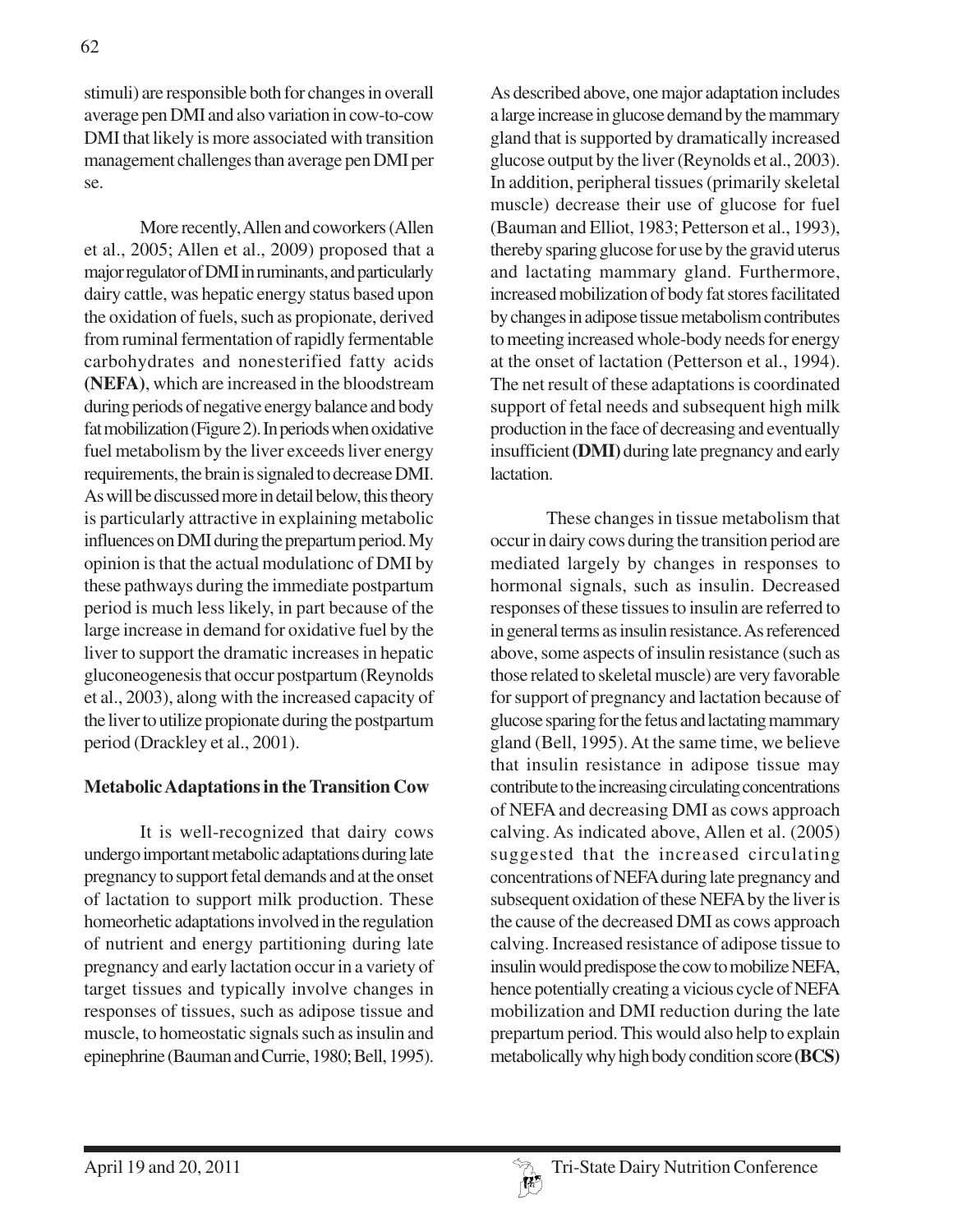cows have lower DMI and more rapid decreases in DMI during the prepartum period than cows of moderate or low BCS (Grummer et al., 2004).

 Several years ago, we became interested in further understanding the nature and timing of insulin resistance, with specific focus on determining whether the relationships of NEFA and DMI could be modulated during the transition period. Initial research conducted in our lab (Smith, 2004) suggested that adipose tissue in periparturient dairy cows actually may be more refractory to insulin during the prepartum period than during the postpartum period. Subsequent work also generally supported the concept that insulin resistance may be greater during the prepartum period than the postpartum period (Smith et al., 2006).

As a result of this work and other circumstantial evidence that accentuated insulin resistance during the prepartum period contributes to lower peripartal DMI, elevated NEFA concentrations, and increased BCS loss during early lactation, we wanted to determine whether specific modulation of insulin resistance in adipose tissue during the prepartum period would decrease NEFA mobilization and change the patterns of DMI and NEFA during the transition period. Using an experimental approach, we administered compounds (thiazolidinediones; TZD) analogous to those used to treat Type II diabetes in humans to dairy cows during the prepartum period. In the first study, TZD administration tended to decrease circulating concentrations of NEFA and tended to increase DMI during the period from 7 days before calving until 7 days after calving (Smith et al., 2007). Importantly, TZD administration did not appear to interfere with the glucose sparing by peripheral tissues that is important for support of pregnancy and lactation.

In a second study (Smith et al., 2009) conducted using a larger numbers of cows, we replicated the results of the first experiment in that TZD administration during the prepartum period decreased circulating NEFA concentrations and increased DMI during the immediate pre- and postpartum periods. In addition, TZD administration improved postpartum energy balance, decreased BCS loss, and decreased days to first ovulation in treated cows. These results suggested that specific modulation of insulin resistance in adipose tissue could have very positive effects on metabolic changes during the transition period and have substantial carryover effects on the dynamics of metabolism and performance during early lactation. It should be noted that this work was conducted as proof of concept relative to the mechanisms of metabolic regulation; TZD currently is not available in a form that can be used practically in the dairy industry and would require regulatory approval before such use.

# **Nutritional Management and its Relationship to Insulin Resistance**

Although modulation of insulin resistance using pharmaceutical approaches is intriguing, it causes us to ask questions regarding which aspects of nutritional management may influence insulin resistance. During the past few years, energy nutrition of cows during the dry period has received substantial renewed attention (Drackley and Janovick-Guretzky, 2007), and an increasing body of information suggests that energy nutrition may interact with insulin resistance during the late prepartum period.

For many years, the emphasis of researchers and industry professionals was to maximize DMI in order to ensure that cows consumed enough energy during the dry period. This strategy was supported in part by research which demonstrated that cows with lower NEFA concentrations during the last 2 weeks before calving on commercial dairy farms had decreased incidence of most postcalving metabolic disorders (displaced abomasum, ketosis, retained placenta, and mastitis; Dyk, 1995). Given

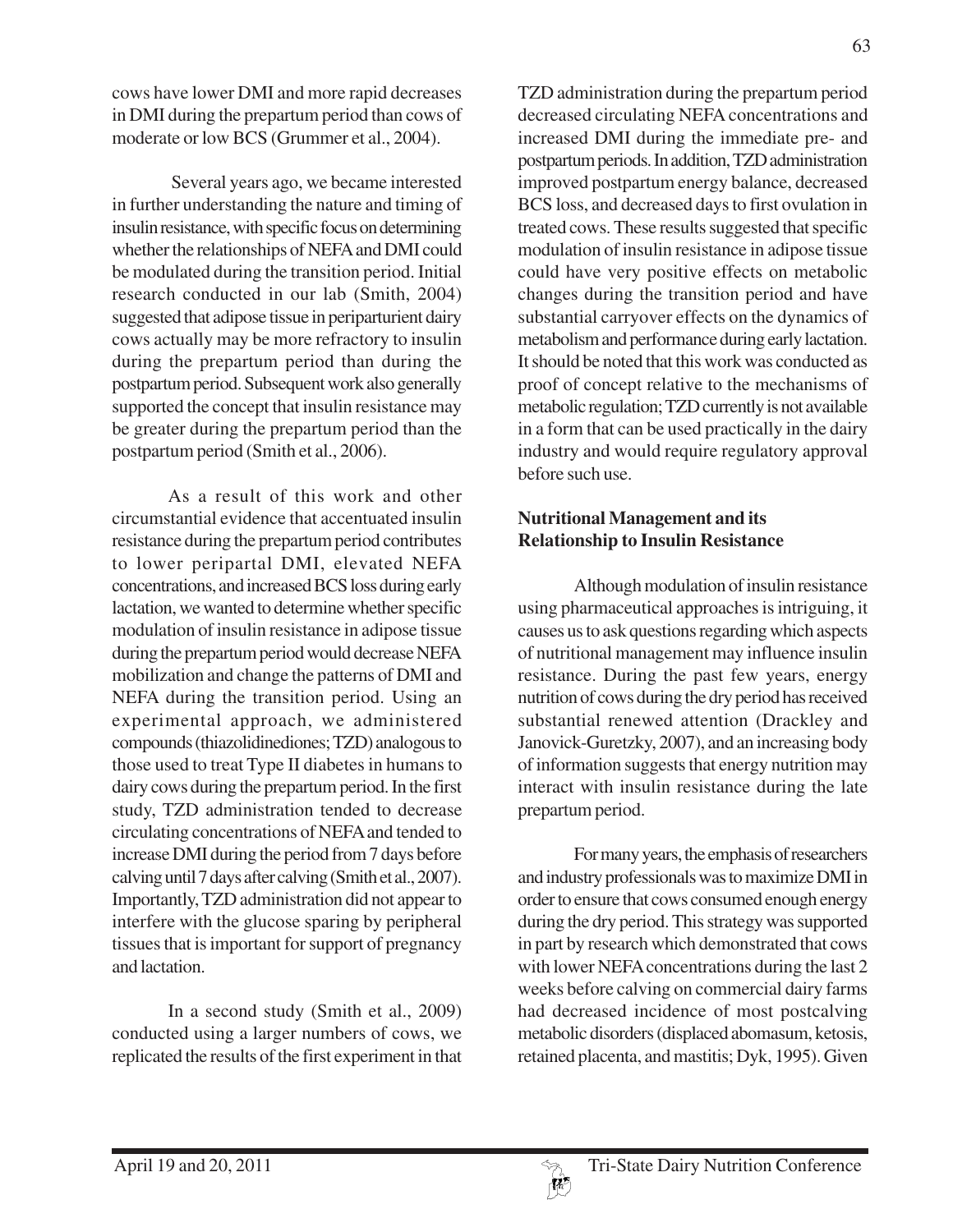that higher DMI typically results in lower circulating NEFA, the association between higher DMI and improved health and performance was implied. Our experience would suggest that many farms indeed had improved health and performance when management changes were implemented that increased DMI of cows, particularly during the close-up period.

On the other hand, increasing evidence suggests that plane of nutrition, in particular energy intake during the prepartum period, modulates the degree of insulin resistance and hence the relationships between NEFA and DMI during the immediate peripartal period. Mashek and Grummer (2003) reported that cows that had larger decreases in DMI during the prepartum period, generally because of higher DMI during weeks 3 and 4 before calving, had higher concentrations of plasma NEFA and liver triglycerides during the postpartum period. More direct experimental evidence was provided by Douglas et al. (2006), who reported that cows fed at 80% of calculated energy requirements for the entire dry period had lower NEFA concentrations during the postpartum period, lower concentrations of both circulating glucose and insulin during the prepartum period, and higher DMI during the postpartum period than cows consuming 160% of predicted energy requirements throughout the dry period. Similarly, Holcomb et al. (2001) reported that cows subjected to feed restriction during the late prepartum period had blunted NEFA curves during the periparturient period. In addition, Holtenius et al. (2003) determined that cows that were dramatically overfed (178% of calculated energy requirements) for the last 8 weeks before calving had higher concentrations of insulin and glucose during the prepartum period, greater insulin responses to glucose challenge during the prepartum period, and higher concentrations of circulating NEFA during the postpartum period than cows fed for 75 or 110% of calculated energy requirements. Furthermore, Agenas et al. (2003) reported that the same cows fed for 178% of calculated energy

requirements prepartum had lower DMI and prolonged negative energy balance during the postpartum period compared with cows assigned to the other 2 prepartum treatments. Recently, Dann et al. (2006) demonstrated that overfeeding (150% of calculated energy requirements) during the faroff period may have exacerbated insulin resistance as cows approached calving, resulting in higher NEFA and B-hydroxy butylic acid **(BHBA)** and lower DMI and energy balance during the first 10 days postcalving.

This knowledge has led to an evolution in recommendations for energy nutrition of dairy cows during both the far-off and close-up periods during the past several years, with the goal of meeting, but not dramatically exceeding, energy requirements. My target range for both the far-off and close-up periods is between 110 and 120% of energy requirements. In practice, this can be achieved by formulating diets during the far-off period to contain no more than  $0.59$  to  $0.63$  Mcal/lb of NE<sub> $<sub>r</sub>$ </sub> in order</sub> to achieve the target  $NE<sub>L</sub>$  intake of approximately 15 to 17 Mcal for Holstein cows during this timeframe. During the close-up period, conventional recommendations as described above have been to maximize DMI, and hence energy intake. Although this still applies in many herd situations, we believe that some well-managed herds in which close-up cows consume large amounts of feed (> 31 to 32 lb/day of DM in comingled cow/springing heifer groups) have increased rates of metabolic disorders because of excessive energy intake during the close-up period. Accordingly, some of these herds have had success in moderating energy intake during the close-up period in group-feeding situations by incorporating straw or other low potassium, low energy forage to lower overall dietary energy concentration. Our recommendations would be to formulate the close-up diet at approximately  $0.64$  to  $0.66$  Mcal/lb of NE<sub>L</sub> if the group is a commingled cow/heifer group and approximately  $0.61$  to  $0.63$  Mcal/lb of NE<sub>L</sub> if the group is composed of mature animals and DMI is

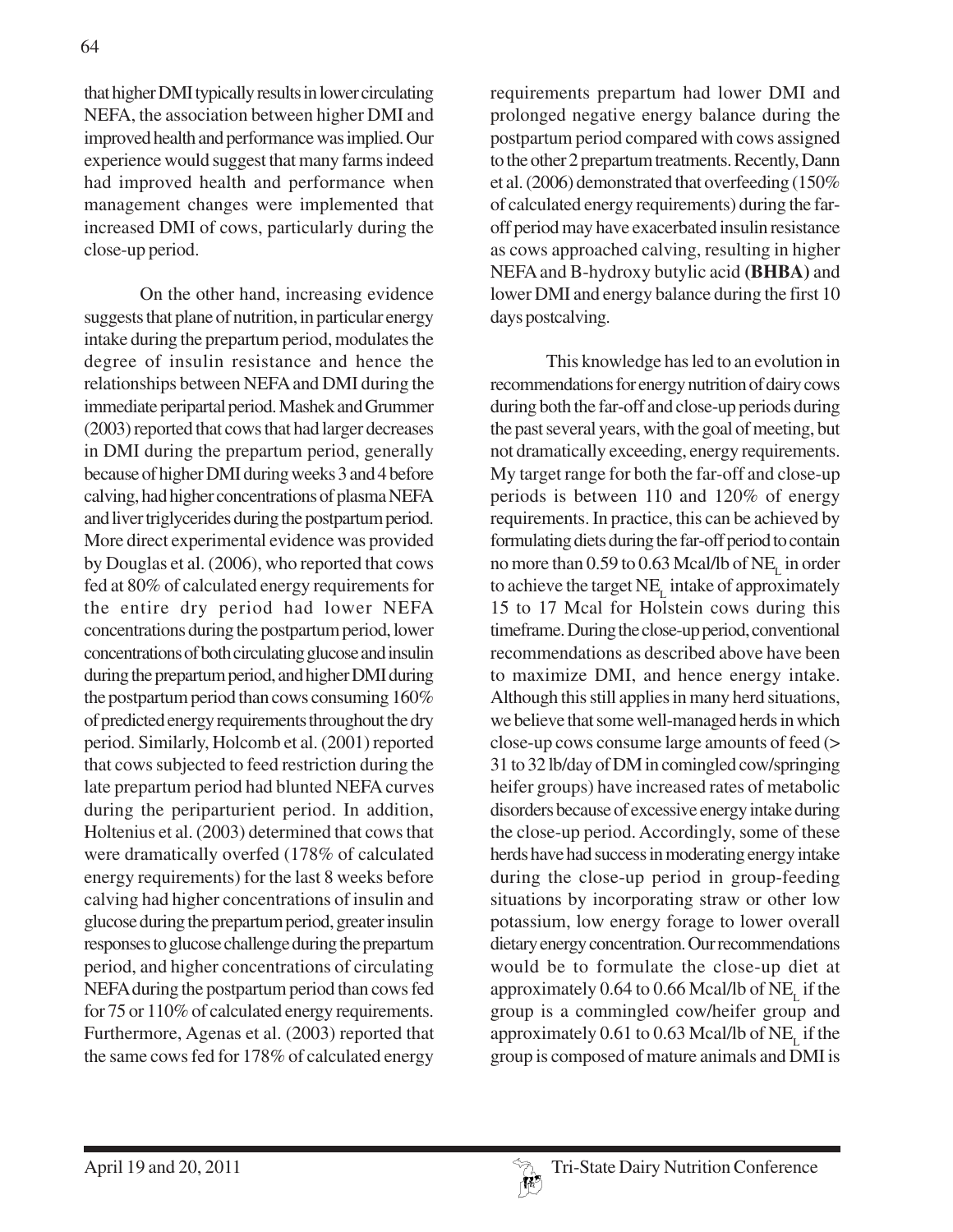high. This lower energy diet also can be an acceptable one-group dry cow system if overall herd management dictates such an approach. Diets formulated in these ranges will help to ensure adequate, but not excessive, energy intake within the dynamics of group-feeding and competition among animals.

Diets formulated using a combination of corn silage and straw to form the forage component of the diet typically can have between 5 to 10 lb of chopped straw, making feeding management a critical component for implementation of bulky, low energy dry cow diets. As described by Drackley (2007), the 3 key components of this implementation are: 1) prevention of sorting, 2) ensuring continuous and non-crowded access to the TMR, and 3) careful monitoring of DM content and attention to detail. Most of these diets will contain added water in order to aid with prevention of sorting. A final point relative to these types of diets is that it is important to account for the metabolizable protein requirements of the cow during late pregnancy. These diets typically contain lower amounts of ruminally fermentable carbohydrate than those that have been typically fed for the last 10 to 15 years, and therefore will supply less metabolizable protein from ruminal bacteria. Inclusion of rumen-undegradable protein sources to result in total metabolizable protein supply in the range of 1,100 to 1,200 g/day is critical for early lactation performance and overall success. Furthermore, in anecdotal cases where these diets have been linked with lower milk yield during early lactation, I speculate that energy intake may have been pushed too low, especially during the closeup period.

### **Environmental Factors and Their Role in Intake Regulation**

In addition to factors related to nutritional management and diet formulation, there are clearly effects of facilities and other environmental factors on DMI and likely cow-to-cow variation particularly

in DMI. Cook and Nordlund (2004 and updated proceedings papers since) clearly outlined considerations for managing stocking density, pen moves, and other facility considerations for transition cow housing and management. In addition, heat stress abatement and commingling of cows and heifers are other key facility and management factors that affect DMI and transition period outcomes.

Cook and Nordlund (2004 and subsequent) base much of their key recommendations (e.g., 30 inches of feed bunk space per animal, favoring very short stays in maternity pens, and all-in all-out management of prefresh pens) on effects to DMI. Some of these effects may be direct as a result of feed access and others may be mediated by aspects of stress physiology and how they influence the metabolism described in the first part of this paper.

Recently, we (Huzzey and Overton, 2010) described a study in which we evaluated the effects of overstocking (200 vs 100% stocking of feedbunk and stalls) on feeding behavior, aspects of stress physiology, and metabolism of dry cows. Despite marked changes in feeding pattern, average feeding time per animal was nearly identical between the 2 groups and average pen DMI was actually increased in the overstocked group  $\sim$  33 vs. 31 lb of DMI). Consistent with other research evaluating stocking density effects on feeding behavior, rates of feed intake were higher in the overstocked group. Despite higher DMI, the overstocked group of cows had higher NEFA and tended to have elevated concentrations of cortisol breakdown metabolites in feces, indicative of a role of stress physiology in cow responses to treatment. In addition to the overall effects on the group, the heifers that were commingled with the older cows clearly were impacted to a greater extent by the increased stocking density. This notion would be consistent with that of Cook and Nordlund (2004), who postulated that the effects of facilities and environment are not equal across all animals, rather

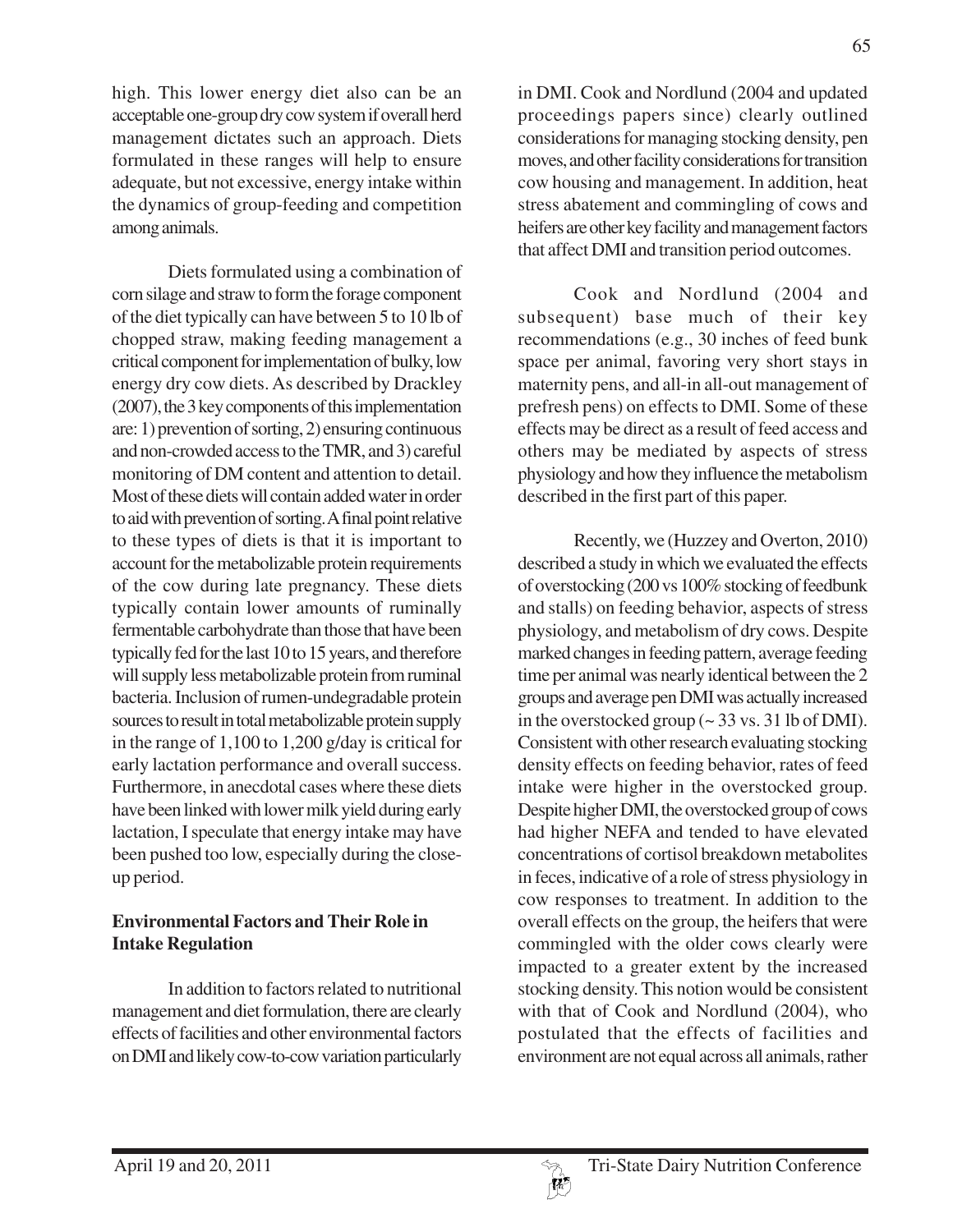they have greater impact on compromised animals or those of lower rank within the groups.

# **Monitoring Cow-to-Cow Variation in DMI and Metabolism on Farms**

One of the challenges of monitoring opportunities for improved nutritional management, especially those related to grouping management and other nonnutritional factors, is that they cause increased variation in DMI and performance, and these are very difficult to impossible to detect in pen averages. We believe that the use of some of the blood-based markers of energy metabolism (e.g., prepartum NEFA, postpartum NEFA, and BHBA) provide us with opportunities to assess energy issues in transition cows. Data from a large commercial farm study that we conducted (Ospina et al., 2010) indicated that herds with more than 15% of cows over 0.3 mM NEFA prepartum, 0.7 mM NEFA postpartum, or 12 mg/dL of BHBA) were at risk for higher disease, poorer reproductive performance, and in particular decreased milk yield (Table 1). Variation in plasma NEFA may be a good proxy for variation in DMI within both prefresh and fresh groups.

Table 2 describes 3 possible outcomes and potential interpretations for a herd to consider after NEFA and/or BHBA evaluation in prefresh and fresh groups. Whenever NEFA are elevated in prefresh cows, it is generally a good signal that either energy intake as a whole is inadequate or facility/ management issues exist and are causing significant cow-to-cow variation in DMI and hence metabolite concentrations. Independent of postpartum analyte values, we associate elevated precalving NEFA with negative disease, reproductive, and production outcomes (Table 1). The most likely metabolite pattern for a herd that is overfeeding energy either far-off or close-up is low NEFA values precalving but high NEFA and/or BHBA values postcalving. Herds and consultants should remember, however, that a number of factors specific to either nutritional

management or facility/grouping management also can elevate postpartum concentrations of NEFA and/or BHB independent of precalving values. Typically, when herds are overfed either far-off or close-up, I see quite rapid and marked loss of BCS in the fresh cows as another observation – plasma NEFA testing in the fresh cows can help to confirm this.

## **Conclusions**

Success in transition cow programs depends upon excellent management in a number of different areas to optimize energy intake and minimize variation in DMI during the far-off and close-up periods. Our understanding of the metabolic regulation underpinning the changes that occur in energy metabolism of cows during the transition period is increasing and with this understanding has come new potential opportunities for enhancing transition cow health and performance. Controlling energy intake of cows during the prepartum period (both far-off and close-up) is an important factor in nutritional management of transition cows. In addition, management of nonnutritional factors (stocking density, grouping management, and environmental control) are critical as a complement to dietary strategies for transition period success. Blood-based analytical strategies to allow herds and their consultants to assess variation in energy status in cows during both the prepartum and postpartum periods are readily available – interestingly, it appears that the major herd-level impact associated with variation in these markers is milk yield and reproduction rather than disease, which challenges the paradigm in which these analytes typically have been used in herd-level assessment.

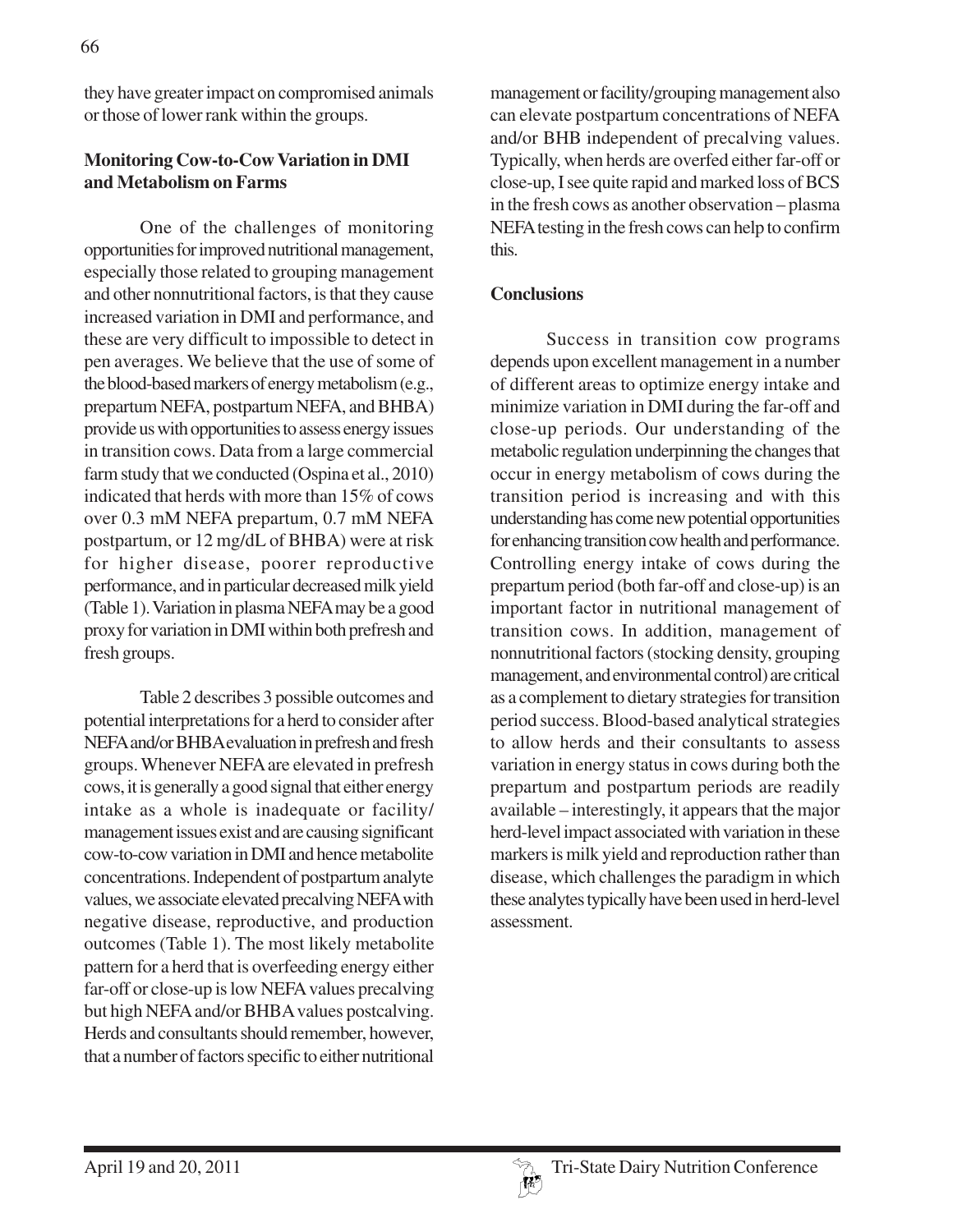# **References**

Agenas, S., E. Burstedt, and K. Holtenius. 2003. Effects of feeding intensity during the dry period. 1. Feed intake, body weight, and milk production. J. Dairy Sci. 86:870-882.

Allen, M.S., B.J. Bradford, and K.J. Harvatine. 2005. The cow as a model to study food intake regulation. Ann. Rev. Nutr. 25:523-547.

Allen, M.S., B.J. Bradford, and M. Oba. 2009. The hepatic oxidation theory of the control of feed intake and its application to ruminants. J. Anim. Sci. 87:3317-3334.

Bauman, D.E., and W.B. Currie. 1980. Partitioning of nutrients during pregnancy and lactation: A review of mechanisms involving homeostasis and homeorhesis. J. Dairy Sci. 63:1514-1529.

Bauman, D.E., and J.M. Elliot. 1983. Control of nutrient partitioning in lactating ruminants. In Biochemistry of Lactation. T. B. Mepham (ed.). Elsevier Science Publishers, Amsterdam, NL, pp. 437-468.

Bell, A.W. 1995. Regulation of organic nutrient metabolism during transition from late pregnancy to early lactation. J. Anim Sci. 73:2804-2819.

Butler, W.R., and R.D. Smith. 1989. Interrelationships between energy balance and postpartum reproductive function in dairy cattle. J. Dairy Sci. 72:767-783.

Cook, N.B., and K.V. Nordlund. 2004. Behavioral needs of the transition cow and considerations for special needs facility design. Vet. Clin. Food Anim. 20:495-520.

Dann, H.M., N.B. Litherland, J.P. Underwood, M. Bionaz, A. D'Angelo, J.W. McFadden, and J.K. Drackley. 2006. Diets during far-off and close-up dry periods affect periparturient metabolism and lactation in multiparous cows. J. Dairy Sci. 89:3563-3577.

Douglas, G.N., T.R. Overton, H.G. Bateman II, H.M. Dann, and J.K. Drackley. 2006. Prepartal plane of nutrition, regardless of dietary energy source, affects periparturient metabolism and dry matter intake in Holstein cows. J. Dairy Sci. 89:2141-2157.

Drackley, J.K. 2007. Energy for dry and transition cows revisited. Proceedings, 8<sup>th</sup> Fall Dairy Conference. PRO-DAIRY and College of Veterinary Medicine, Cornell University, Ithaca, NY. pp. 69-78.

Drackley, J.K., and N.A. Janovick-Guretzky. 2007. Controlled energy diets for dry cows. Proceedings, 8th Western Dairy Management Conference, Reno, NV. Oregon State Univ., Corvallis, pp. 7-16.

Drackley, J.K., T.R. Overton, and G.N. Douglas. 2001. Adaptations of glucose and long-chain fatty acid metabolism in liver of dairy cows during the periparturient period. J. Dairy Sci. 84:E100-E112.

Dyk, P.B. 1995. The association of prepartum nonesterified fatty acids and body condition with peripartum health problems on 95 Michigan dairy farms. M. S. Thesis, Michigan State University, East Lansing.

Grummer, R.R., D.G. Mashek, and A. Hayirli. 2004. Dry matter intake and energy balance in the transition period. Vet. Clin. Food Anim. 20:447-470.

Grummer, R.R., M.C. Wiltbank, P.M. Fricke, R.D. Watters, and N. Silvia-Del-Rio. 2010. Management of dry and transition cows to improve energy balance and reproduction. J. Reprod. Dev. 56:S22- S28.

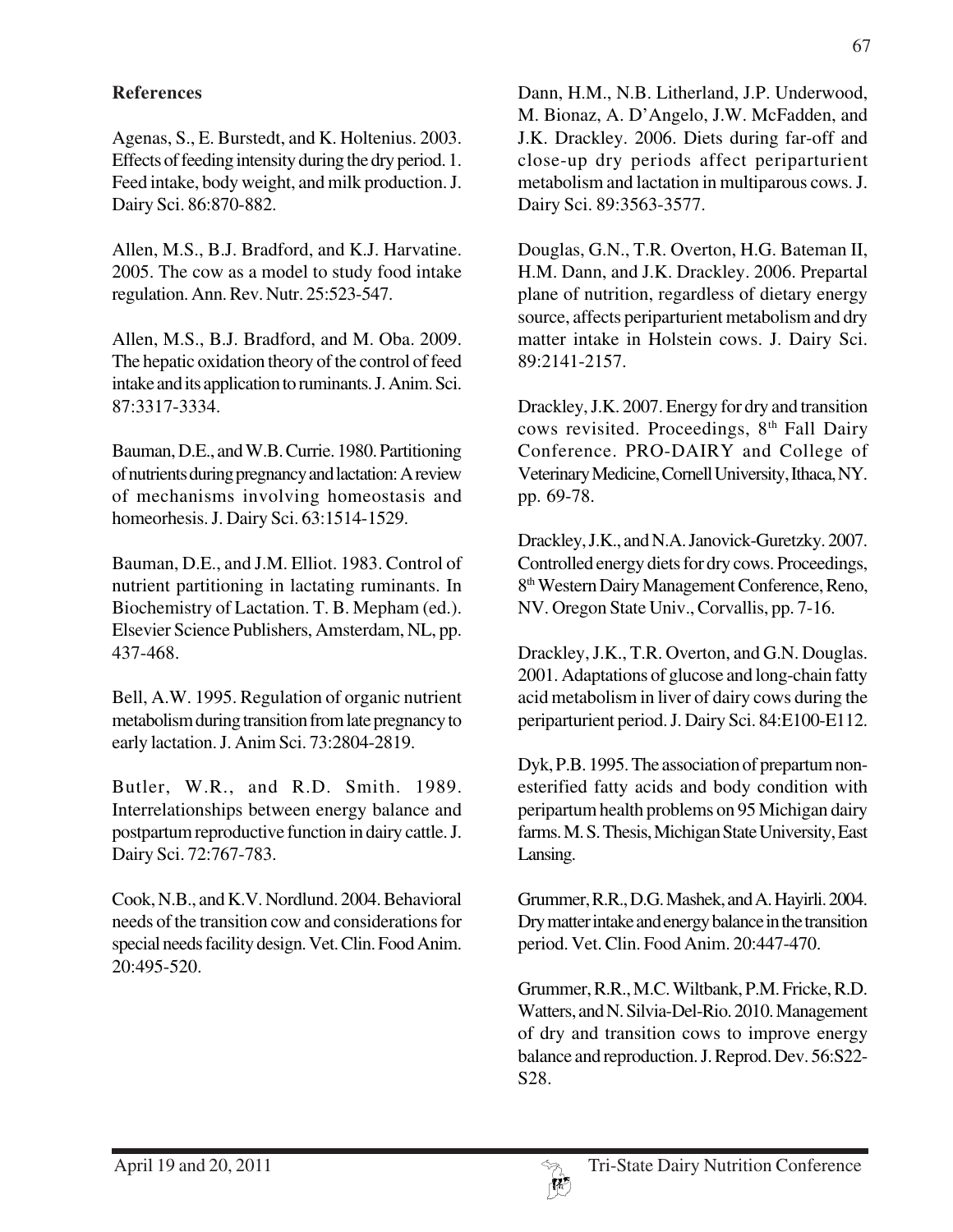Holcomb, C.S., H.H. Van Horn, H.H. Head, M.B. Hall, and C.J. Wilcox. 2001. Effects of prepartum dry matter intake and forage percentage on postpartum performance of lactating dairy cows. J. Dairy Sci. 84:2051-2058.

Holtenius, K., S. Agenas, C. Delavaud, and Y. Chilliard. 2003. Effects of feeding intensity during the dry period. 2. Metabolic and hormonal responses. J. Dairy Sci. 86:883-891.

Huzzey, J.M., and T.R. Overton. 2010. Measuring the effect of stress during the transition period on subsequent health and performance of dairy cattle. Proceedings, Cornell Nutrition Conference for Feed Manufacturers. Syracuse, NY. pp. 76-86.

Ingvartsen, K.L., and J.B. Andersen. 2000. Integration of metabolism and intake regulation: A review focusing on periparturient animals. J. Dairy Sci. 83:1573-1597.

LeBlanc, S. 2010. Monitoring metabolic health of dairy cattle in the transition period. J. Reprod. Dev. 56:S29-S35.

Mashek, D.G., and R.R. Grummer. 2003. The ups and downs of feed intake in prefresh cows. Proc. Four-State Nutr. Conf. LaCrosse, WI. MidWest Plan Service publication MWPS-4SD16. pp. 153- 158.

Ospina, P.A., D.V. Nydam, T. Stokol, and T.R. Overton. 2010. Association between the proportion of sampled transition cows with increased nonesterified fatty acids and B-hydroxybutyrate and disease incidence, pregnancy rate, and milk production at the herd level. J. Dairy Sci. 93:3595- 3601.

Petterson, J.A., F.R. Dunshea, R.A. Ehrhardt, and A.W. Bell. 1993. Pregnancy and undernutrition alter glucose metabolic responses to insulin in sheep. J. Nutr. 123:1286-1295.

Petterson, J.A., R. Slepetis, R.A. Ehrhardt, F.R. Dunshea, and A.W. Bell. 1994. Pregnancy but not moderate undernutrition attenuates insulin suppression of fat mobilization in sheep. J. Nutr. 124:2431-2436.

Reynolds, C.K., P.C. Aikman, B. Lupoli, D.J. Humphries, and D.E. Beever. 2003. Splanchnic metabolism of dairy cows during the transition from late gestation through early lactation. J. Dairy Sci. 86:1201-1217.

Smith, K.L. 2004. Effects of prepartum carbohydrate source and chromium supplementation in dairy cows during the periparturient period. M. S. Thesis. Cornell Univ., Ithaca, NY.

Smith, K.L., W.R. Butler, and T.R. Overton. 2009. Effects of prepartum 2,4-thiazolidinedione on metabolism and performance in transition dairy cows. J. Dairy Sci. 92:3623-3633.

Smith, K.L., A.K. Rauf, B.C. Benefield, A.W. Bell, and T.R. Overton. 2006. Responses of tissues to insulin as affected by homeorhetic state in dairy cattle. J. Dairy Sci. 89(Suppl. 1):352 (Abstr.).

Smith, K.L., S.E. Stebulis, M.R. Waldron, and T.R. Overton. 2007. Prepartum 2,4-thiazolidinedione alters metabolic dynamics and dry matter intake of dairy cows. J. Dairy Sci. 90:3660-3670.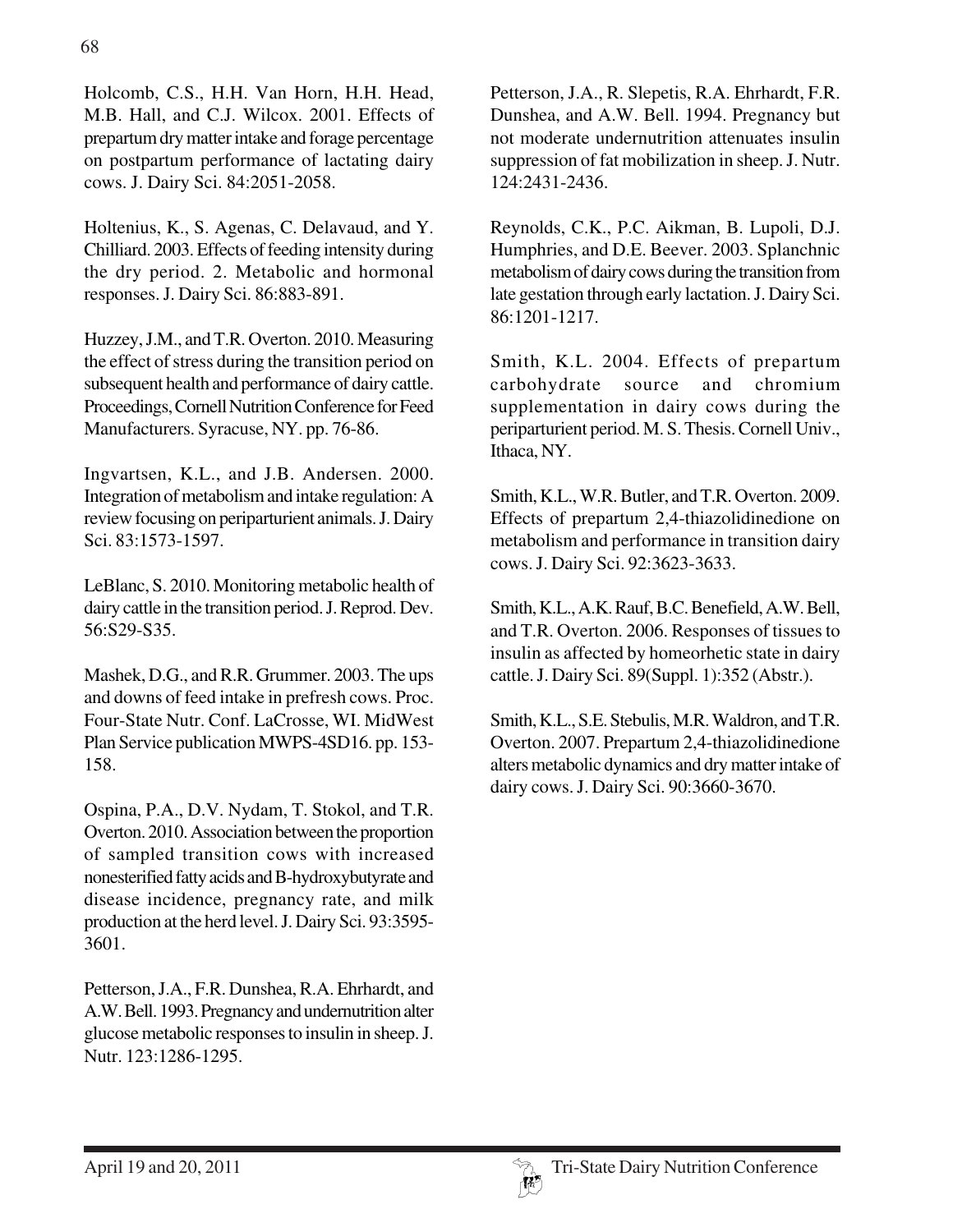| Metabolite level                                                                 | Herd alarm            | Herd-level impact                                                                                                              |
|----------------------------------------------------------------------------------|-----------------------|--------------------------------------------------------------------------------------------------------------------------------|
| Prepartum NEFA (14 to 2 days precalving) $> 0.3$ mM                              | $>15\%$               | - 1.2\% 21-days pregnancy rate<br>$+1.4\%$ disease incidence<br>$-529$ lb 305 ME <sup>1</sup> milk                             |
| Postpartum NEFA (3 to 14 days postcalving)<br>$> 0.6$ (heifers) to 0.7 (cows) mM | $>15\%$               | - 1.3% 21-day pregnancy rate<br>$+1.3\%$ disease incidence<br>Heifers: $-640$ lb 305 ME milk<br>Cows: -1,272 lb 305 ME milk    |
| Postpartum BHBA (3 to 14 day postcalving)<br>$> 10$ (cows) to 12 (heifers) mg/dL | $>15\%$<br>$> 20\%$ * | - 1.3% 21-day pregnancy rate<br>$+1.3\%$ disease incidence<br>*Heifers: $-1,179$ lb 305 ME milk<br>$Cows: -732 lb 305 ME milk$ |

**Table 1.** Herd-level impacts of elevated prepartum and postpartum nonesterified fatty acids (NEFA) and postpartum beta-hydroxy butyric acid (BHBA) in commercial dairy farms (Ospina et al., 2010).

 ${}^{1}$ ME = Mature equivalent.

 $*15\%$  of 15 animals sampled = 2 to 3 animals over threshold; 90% confidence interval that the sample population represents herd prevalence

| Table 2. Interpretation of energy-related metabolites [nonesterified fatty acids (NEFA) and beta-hydroxy |  |
|----------------------------------------------------------------------------------------------------------|--|
| butyric acid (BHBA)] to assess herd-level opportunities.                                                 |  |

| Scenario                         | Likely cause and possibilities                                                                                   |
|----------------------------------|------------------------------------------------------------------------------------------------------------------|
| High prepartum NEFA              | Likely starting with low DMI in close-up cows                                                                    |
| High postpartum NEFA and/or BHBA | Too low energy in prefresh diet, facility and/or management<br>issues (grouping, stocking density, heat stress?) |
| High prepartum NEFA              | Low DMI in close-up cows                                                                                         |
| Low postpartum NEFA and/or BHBA  | Sampling the survivors in the fresh pen? Is herd outmanaging or<br>putting band-aids on fresh cow issues?        |
| Low prepartum NEFA               | Is herd overfeeding energy either far-off or close-up?                                                           |
| High postpartum NEFA and/or BHBA | Diet or facility/management issues specific to maternity/fresh<br>group                                          |